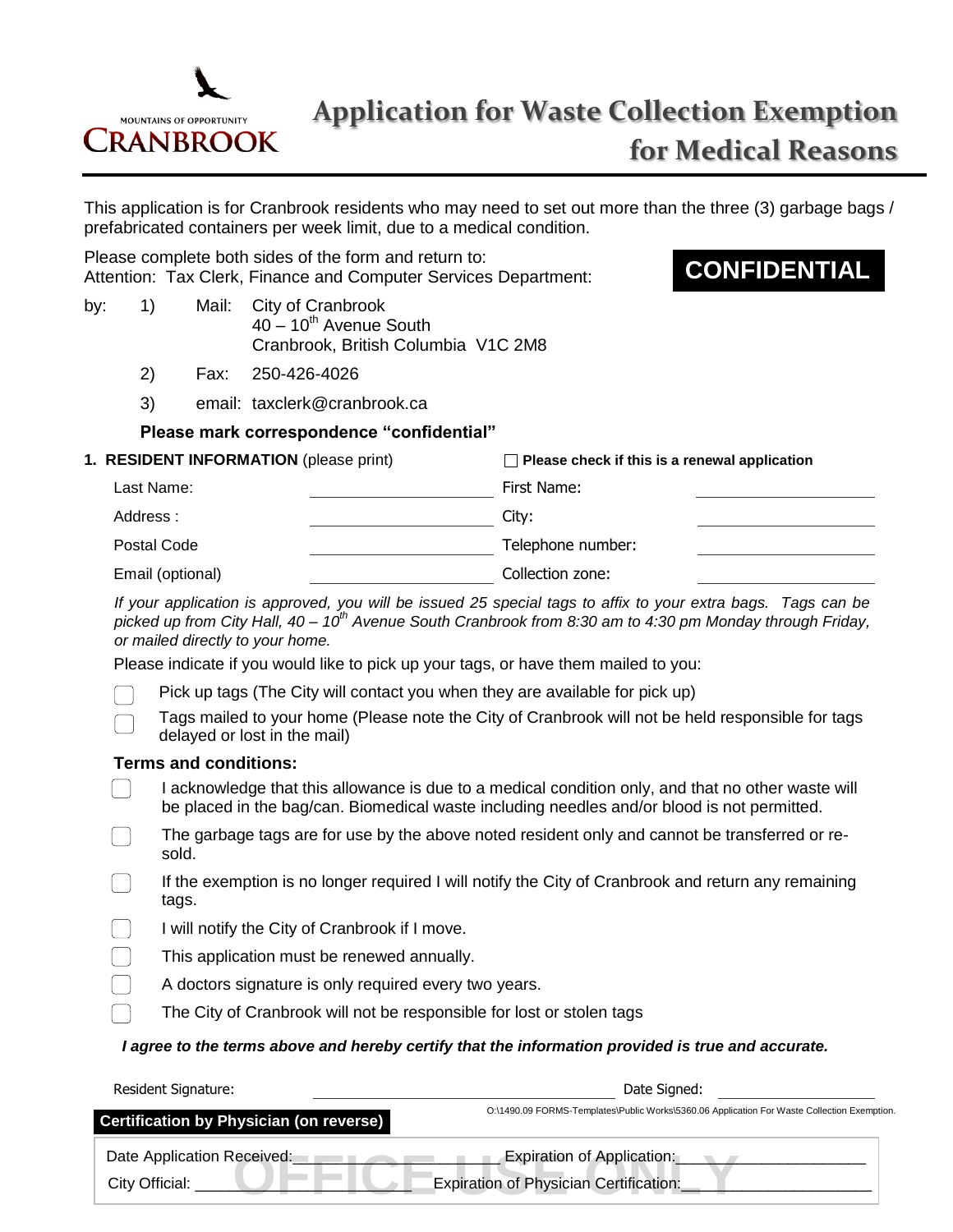## **Application for Waste Collection Exemption for Medical Reasons (Continued)**

**2. CERTIFICATION BY PHYSICIAN** (Only required every two years from initial application):

# **CONFIDENTIAL**

| <b>Physician Name:</b> |                   |
|------------------------|-------------------|
| Address:               |                   |
| Postal Code            | Telephone Number: |

This is to certify that the above named resident's medical condition results in the generation of *additional garbage, and therefore will require an exemption from the weekly three garbage bag/ can*  limit. It is not necessary for the physician to state the reasons why the medical exemption is *required.* 

Physician Signature :\_\_\_\_\_\_\_\_\_\_\_\_\_\_\_\_\_\_\_\_\_\_\_\_\_\_\_ Date: \_\_\_\_\_\_\_\_\_\_\_\_\_\_\_\_\_\_\_\_\_\_\_\_\_\_\_\_

Patient Name:

### **Notice with Respect to the Collection of Personal Information**

Personal Information and Personal Health Information requested on this form is collected as a necessary part of the administration of waste management collection services by the City of Cranbrook pursuant to its legal authority as set out in The City of Cranbrook Solid Waste Collection and Disposal Bylaw No. 3744, 2012. Collection, use and confidentiality of the personal information will be according to the standards in the *Freedom of Information and Protection of Privacy Act* and the information will be used for the purpose of eligibility for specialized service only.

For further inquiries about the handling of your personal information, please contact:

Attention Information and Privacy Coordinator City of Cranbrook,  $40 - 10$ <sup>th</sup> Avenue South Cranbrook, BC, V1C 2M8

Phone: (250) 426-4211